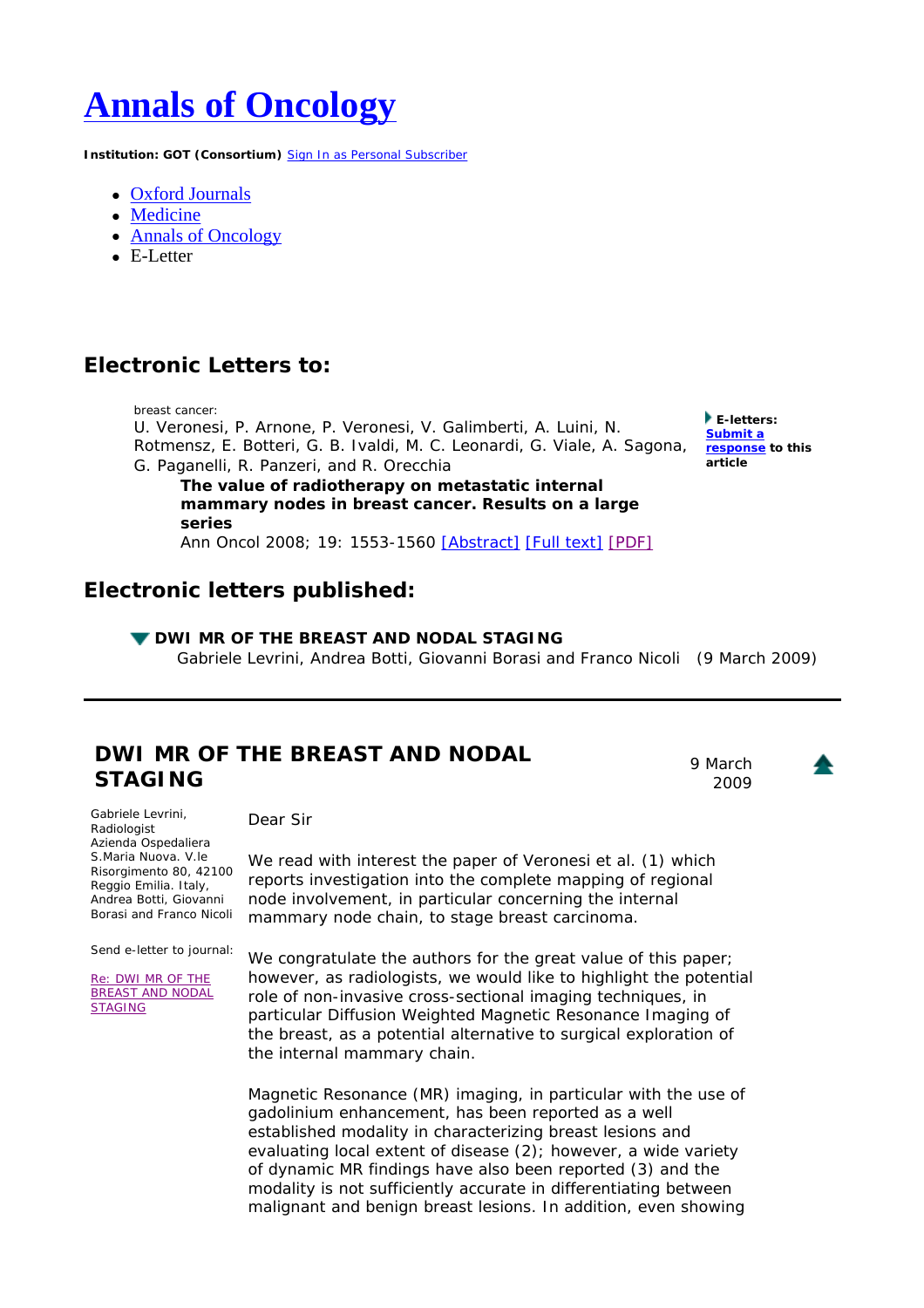additional role on evaluation of lymph node chains, usual dynamic sequences after gadolinium venous administration do not represent a method sensitive and specific enough to characterize lymph node involvement.

The clinical usefulness of diffusion-weighted MR imaging (DWI) has been reported in evaluating brain or liver lesions (4) and detecting acute cerebral infarction (5). In addition, a correlation between the histological grade of malignant brain tumours and apparent diffusion coefficient (ADC) has been documented (6). Recently, several studies have reported that ADC is useful in differentiating malignant from benign breast lesions (7) and that there is a relationship between ADC and cellularity (8) (9). A study (10) concluded that DWI has a high negative predictive value for excluding mediastinal lymph node metastases from non-small cell lung cancer and has the potential to be a reliable alternative non-invasive imaging method for the preoperative staging of mediastinal lymph node in patients with non-small cell lung cancer. DWI has also been reported (11) as allowing a reliable differentiation between benign and malignant cervical nodes.

We recently performed gadolinium enhanced and DWI MR of the breast in 32 y.o. female with palpable, mammographically occult, multifocal cancer (cytological confirmation by fine-needle ultrasound-guided biopsy) of the left breast with known axillary nodal metastases (cytological confirmation). The gadoliniumenhanced MR examination demonstrated the presence of multiple enhancing nodules in the inner quadrants of the left breast; DWI demonstrated the presence of a restricted diffusion in omolateral axillary and internal mammary stations (2nd and 3rd intercostal spaces). On the basis of this report a F18FDG-PET/CT was performed that confirmed the findings: pathologic F18FDG deposits were present in the medial part of the left breast and in the nodal stations previously described. The patient was referred to neo-adjuvant chemotherapy and then underwent total mastectomy, axillary resection and removal of the internal mammary nodes at the level of the 2nd and 3rd intercostal spaces with histological confirmation of the imaging findings: invasive ductal carcinoma with axillary (20 out of 22) and internal mammary (2 nodes at the 2nd and 3rd space) metastasis.

#### **References**

1. Veronesi U et al. The value of radiotherapy on metastatic internal mammary nodes in breast cancer. Results on a large series. Ann Oncol. 2008 Sep;19(9):1553-60.

2. Orel SG et al. MR imaging of the breast for the detection, diagnosis, and staging of breast cancer. Radiology 2001, 220:13-30.

3. Onishi M et al. A wide variety of dynamic contrast-enhanced MR appearances of breast cancer: pathologic correlation study. Eur J Radiol 2008 Feb;65(2):286-92.

4. Noguchi K et al. Role of diffusion-weighted echo-planar MRI